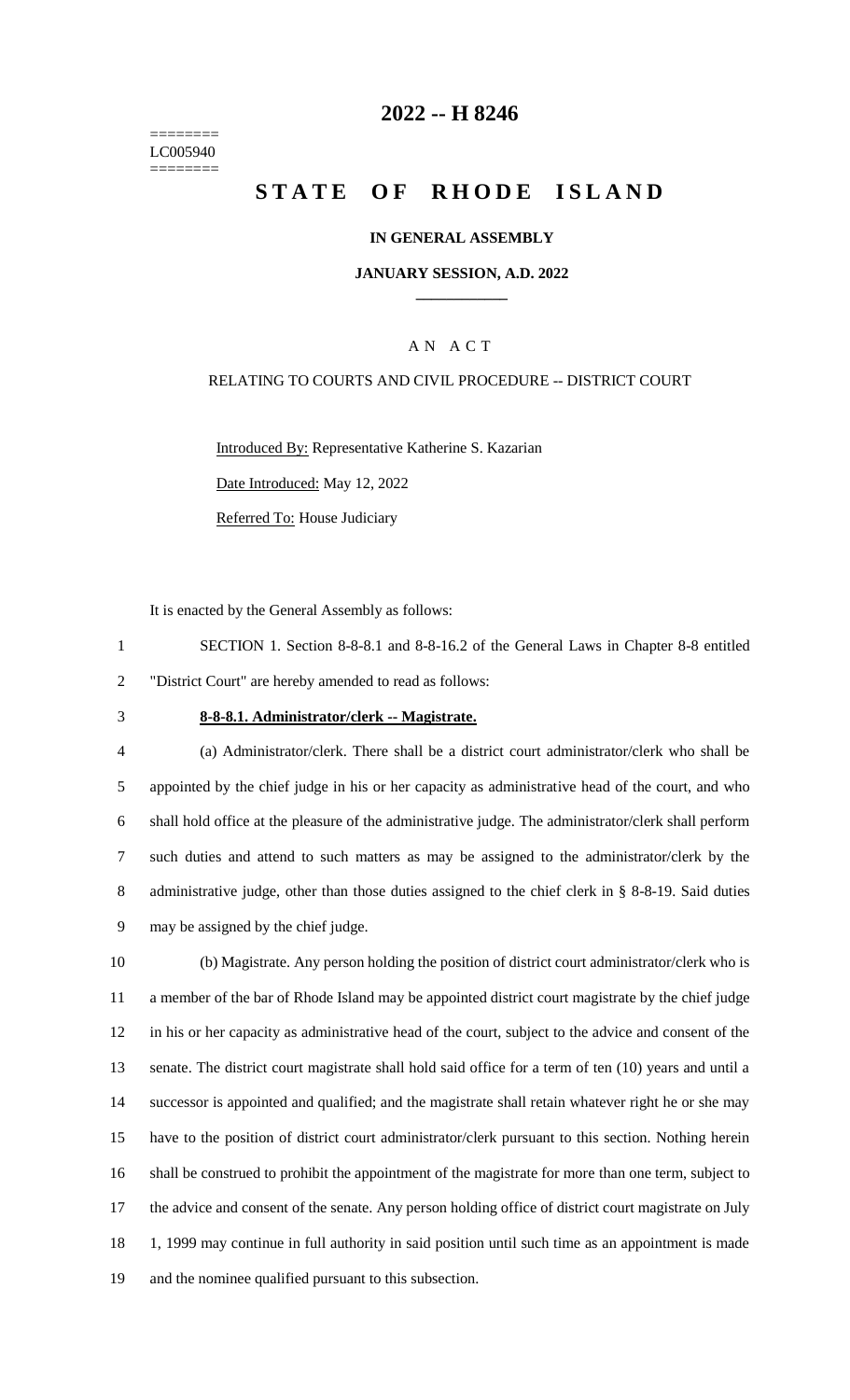- (c) The district court magistrate shall have the power to hear and determine such matters as may be assigned to the district court magistrate by the chief judge all to the same effect as if done by a judge of the district court, including but not limited to:
- (1) Matters relating to the determination of, monitoring, collection, and payment of restitution and court ordered fines, fees, and costs or the ordering of community service in lieu of or in addition to the payment of restitution, fines, fees, and costs, consistent with other provisions of the general laws;
- (2) Arraignments and pretrial motions in misdemeanor, petty misdemeanor, violation, and ordinance cases and initial appearances and probable cause hearings in felony cases;
- (3) Bail hearings pursuant to R.I. Const., Art. I, Sec. IX and all other bail matters pursuant to chapter 13 of title 12 and the rules of criminal procedure, including but not limited to motions to modify bail, bail revocation hearings, bail forfeiture hearings, and bail source hearings;
- 

(4) All matters relating to fugitives from justice pursuant to chapter 9 of title 12;

- 14 (5) Probation revocation hearings;
- (6) All matters relating to small claims and consumer claims pursuant to chapter 16 of title 10, including any pretrial motions including motions relating to the special service of process, the entry of defaults and default judgments, the trial of such cases and the entry of judgment after such trials, and all matters relating to the enforcement of such judgments, including but not limited to the ordering of installment payments and trustee process; and
- 

 (7) Complaints for judicial review of the decision of an administrative agency pursuant to chapter 35 of title 42 by making proposed findings of fact and recommendations for the disposition of the complaints to a judge of the court. Any party may object to any portion of the magistrate's proposed findings and recommendations within ten (10) days after receipt of a copy thereof. That party shall file with the clerk of the sixth division of the district court and serve on all parties written objections which shall specifically identify the portions of the proposed findings and recommendations to which objection is made and the basis for the objection. A judge shall make a de novo determination of those portions to which objection is made and may accept, reject, or modify, in whole or in part, the findings or recommendations made by the magistrate. Absent a timely objection filed in accordance with this subdivision, the proposed prevailing party shall, upon expiration of the ten (10) days following the service of the magistrate's proposed findings and recommendations, submit a proposed order for signature of the judge to whom the case has been assigned.

(d) The magistrate may be authorized:

- 
- (1) To regulate all proceedings before him or her;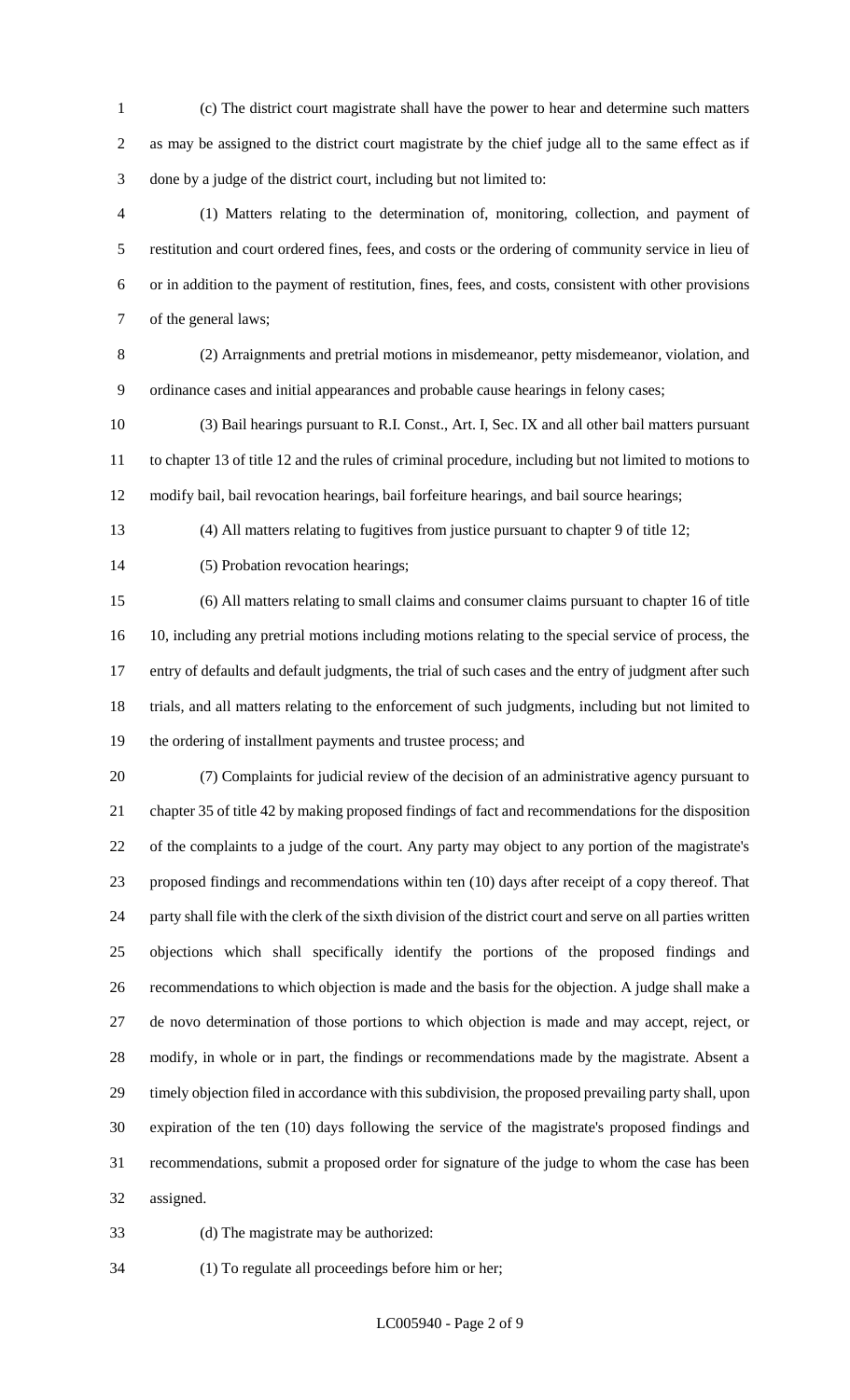- (2) To do all acts necessary or proper for the efficient performance of his or her duties;
- (3) To require the production before him or her of books, papers, vouchers, documents, and writings;
- 

(4) To rule upon the admissibility of evidence;

- (5) To issue subpoenas for the appearance of witnesses, to put witnesses on oath, to examine them, and to call parties to the proceeding and examine them upon oath;
- 

 (6) To adjudicate a person in contempt and to order him or her fined or to order him or her imprisoned for not more than seventy-two (72) hours, pending review by a judge of the court, for failure to appear in response to a summons or for refusal to answer questions or produce evidence or for behavior disrupting a proceeding or other contempt of his or her authority;

 (7) To adjudicate a person in contempt and to order him or her fined or to order him or her imprisoned for not more than seventy-two (72) hours, pending review by a judge of the court, for failure to comply with a pending order to provide payment or to perform any other act;

- (8) To issue a capias and/or body attachment for the failure of a party or witness to appear after having been properly served or given notice by the court and, should the court not be in session, the person apprehended may be detained at the adult correctional institution, if an adult, or at the Rhode Island training school for youth, if a child, until the next session of the court;
- (9) To issue writs of habeas corpus to bring before him or her or a judge of the court any person in jail or in prison to be examined as a witness in a suit or proceeding, civil or criminal, pending before the court, or whose presence is necessary as a party or otherwise necessary so that the ends of justice may be attained, and for no other purpose; and

 (10) To issue warrants of arrest and search warrants to the same extent as an associate judge of the court.

 (e) Except as otherwise indicated, a party aggrieved by an order entered by the district court magistrate shall be entitled to a review of the order, whether by appeal or otherwise, by a judge of the court. The court shall, by rules of procedure, establish procedures for review of contempt and adjudications of the magistrate.

- 
- 28 (f) The magistrate shall be:
- (1) Governed by the commission on judicial tenure and discipline, chapter 16 of this title,
- in the same manner as justices and judges;
- (2) Subject to all provisions of the canons of judicial ethics;
- (3) Subject to all criminal laws relative to judges by virtue of §§ 11-7-1 and 11-7-2.
- (g) Any district court magistrate who has been engaged for a period of twenty (20) years
- 34 and has reached the age of sixty (60) years, may upon retirement, at his or her own request and at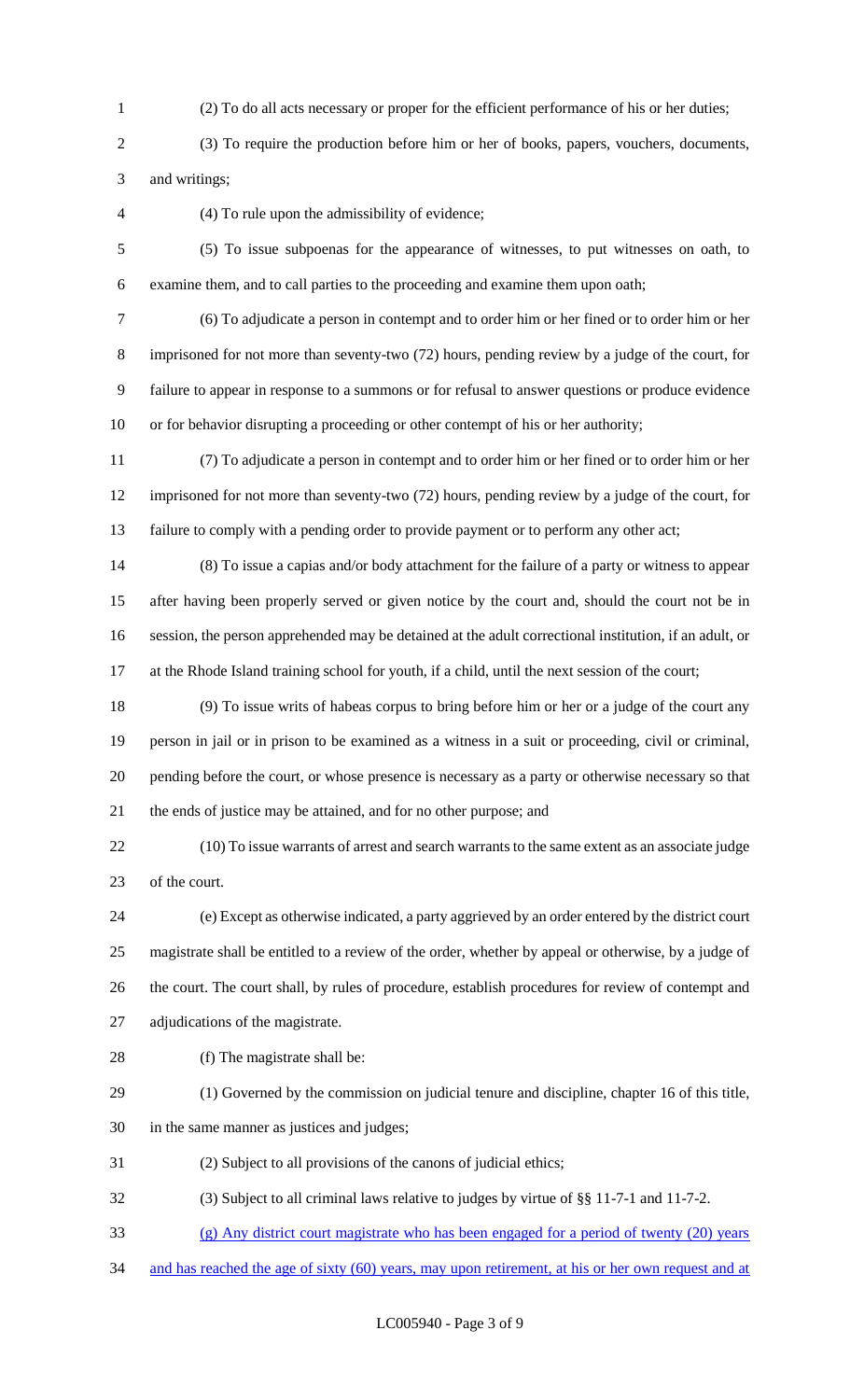1 the direction of the chief justice of the supreme court, subject to the retiree's physical and mental competence, be assigned to perform such services as a magistrate of the district court as the chief judge of the district court shall prescribe. When so assigned and performing such service, the district court clerk/magistrate shall have all the powers and authority of a magistrate of the district court but otherwise shall have no powers nor be authorized to perform any judicial duties. Such a retired district court magistrate shall not be counted in the number of magistrates provided by law

7 for the district court.

8  $(g)(h)$  The provisions of this section shall be afforded liberal construction.

**8-8-16.2. District court clerk/magistrate.**

 (a) Any person who is a member of the bar of Rhode Island may be appointed district court clerk/magistrate by the chief judge in his or her capacity as administrative head of the court, subject to the advice and consent of the senate. The district court clerk/magistrate shall hold that office for a term of ten (10) years and until a successor is appointed and qualified. Nothing herein shall be construed to prohibit the assignment of the district court clerk/magistrate to more than one such term, subject to the advice and consent of the senate. The district court clerk/magistrate shall have the power to hear and determine any matters that may be assigned to the district court clerk/magistrate by the chief judge all to the same effect as if done by a judge of the district court, including, but not limited to, matters relating to the determination of, monitoring, collection and payment of restitution and court ordered fines, fees and costs or the ordering of community service in lieu of or in addition to the payment of restitution, fines, fees and costs, consistent with other provisions of the general laws.

(b) The clerk/magistrate may be authorized:

(1) To regulate all proceedings before him or her;

(2) To do all acts necessary or proper for the efficient performance of his or her duties;

- (3) To require the production before him or her of books, papers, vouchers, documents and
- writings;

(4) To rule upon the admissibility of evidence;

 (5) To issue subpoenas for the appearance of witnesses, to put witnesses on oath, to examine them and to call parties to the proceeding and examine them upon oath;

 (6) To adjudicate a person in contempt and to order him or her fined or to order him or her imprisoned for not more than seventy-two (72) hours, for failure to appear in response to a summons or for refusal to answer questions or produce evidence or for behavior disrupting a proceeding or other contempt of his or her authority; provided; however, that no such imprisonment shall occur prior to review by a judge of the court.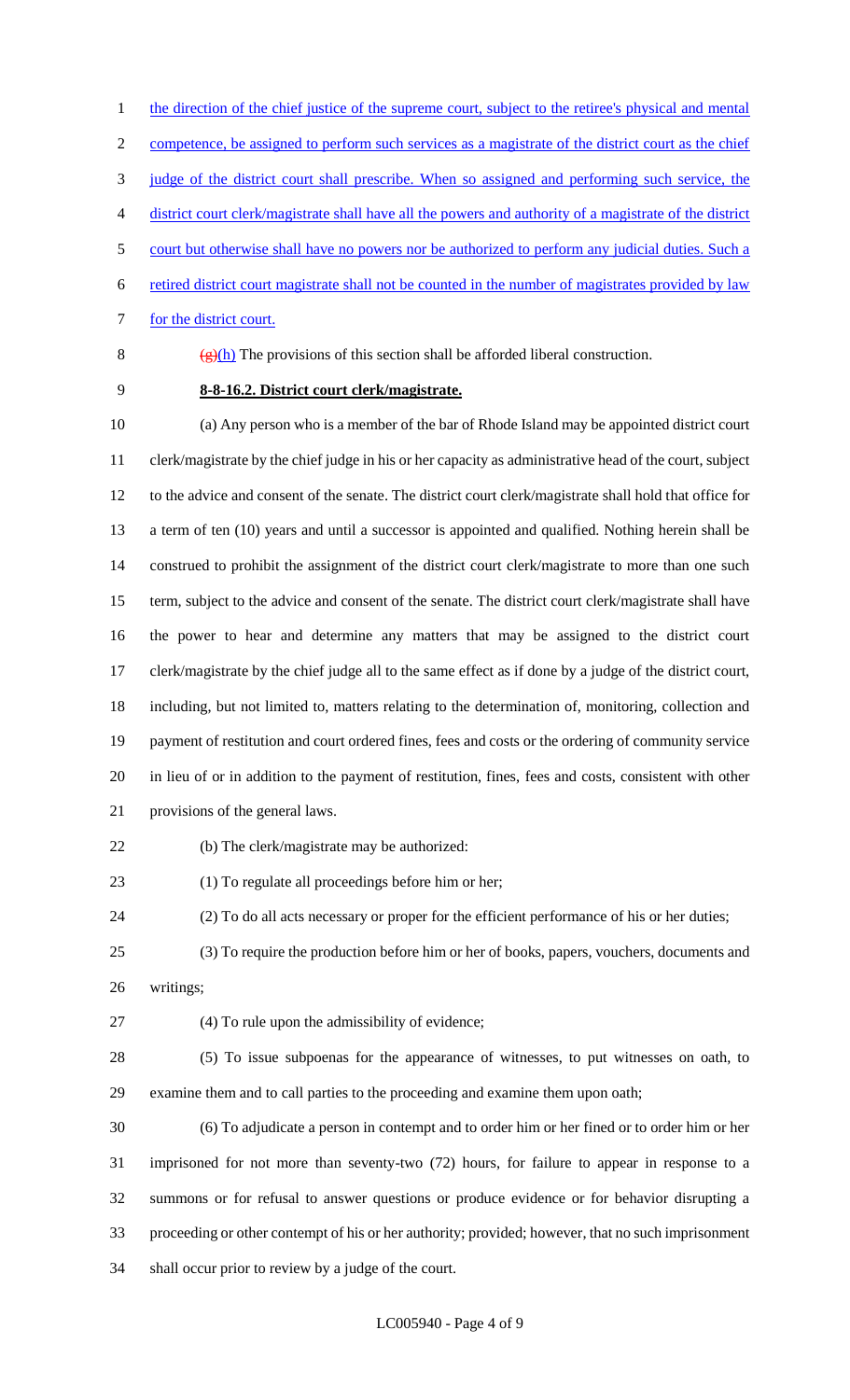(7) To adjudicate a person in contempt and to order him or her fined or to order him or her imprisoned for not more than seventy-two (72) hours, for failure to comply with a pending order to provide payment or to perform any other act; provided, however, that no such imprisonment shall occur prior to review by a judge of the court.

 (8) To issue a capias and/or body attachment for the failure of a party or witness to appear after having been properly served or given notice by the court and, should the court not be in session, the person apprehended may be detained at the adult correctional institutions, if an adult, or at the Rhode Island training school for youth, if a child, until the next session of the court;

 (9) To issue writs of habeas corpus to bring before him or her or a judge of the court any person in jail or in prison to be examined as a witness in a suit or proceeding, civil or criminal, pending before the court, or whose presence is necessary as a party or otherwise necessary so that the ends of justice may be attained, and for no other purpose; and

 (10) To issue warrants of arrest and search warrants to the same extent as an associate judge of the court.

 (c) Except as otherwise indicated, a party aggrieved by an order entered by the district court clerk/magistrate shall be entitled to a review of the order, whether by appeal or otherwise, by a judge of the court. The court shall, by rules of procedure, establish procedures for review of contempt and adjudications of the clerk/magistrate.

(d) The district court clerk/magistrate shall:

 (1) Be governed by the commission on judicial tenure and discipline, pursuant to chapter 16 of this title, in the same manner as justices and judges;

(2) Be subject to all provisions of the canons of judicial ethics;

(3) Be subject to all criminal laws relative to judges by virtue of §§ 11-7-1 and 11-7-2.

(4) Receive any salary that may be established by the state court administrator pursuant to

§ 8-15-4. The provisions of this section shall be afforded liberal construction.

(e) Any district court clerk/magistrate who has been engaged for a period of twenty (20)

years and has reached the age of sixty (60) years, may upon retirement, at his or her own request

28 and at the direction of the chief justice of the supreme court, subject to the retiree's physical and

- 29 mental competence, be assigned to perform such services as a magistrate of the district court as the
- chief judge of the district court shall prescribe. When so assigned and performing such service, the

district court clerk/magistrate shall have all the powers and authority of a magistrate of the district

32 court but otherwise shall have no powers nor be authorized to perform any judicial duties. Such a

33 retired district court clerk/magistrate shall not be counted in the number of magistrates provided by

law for the district court.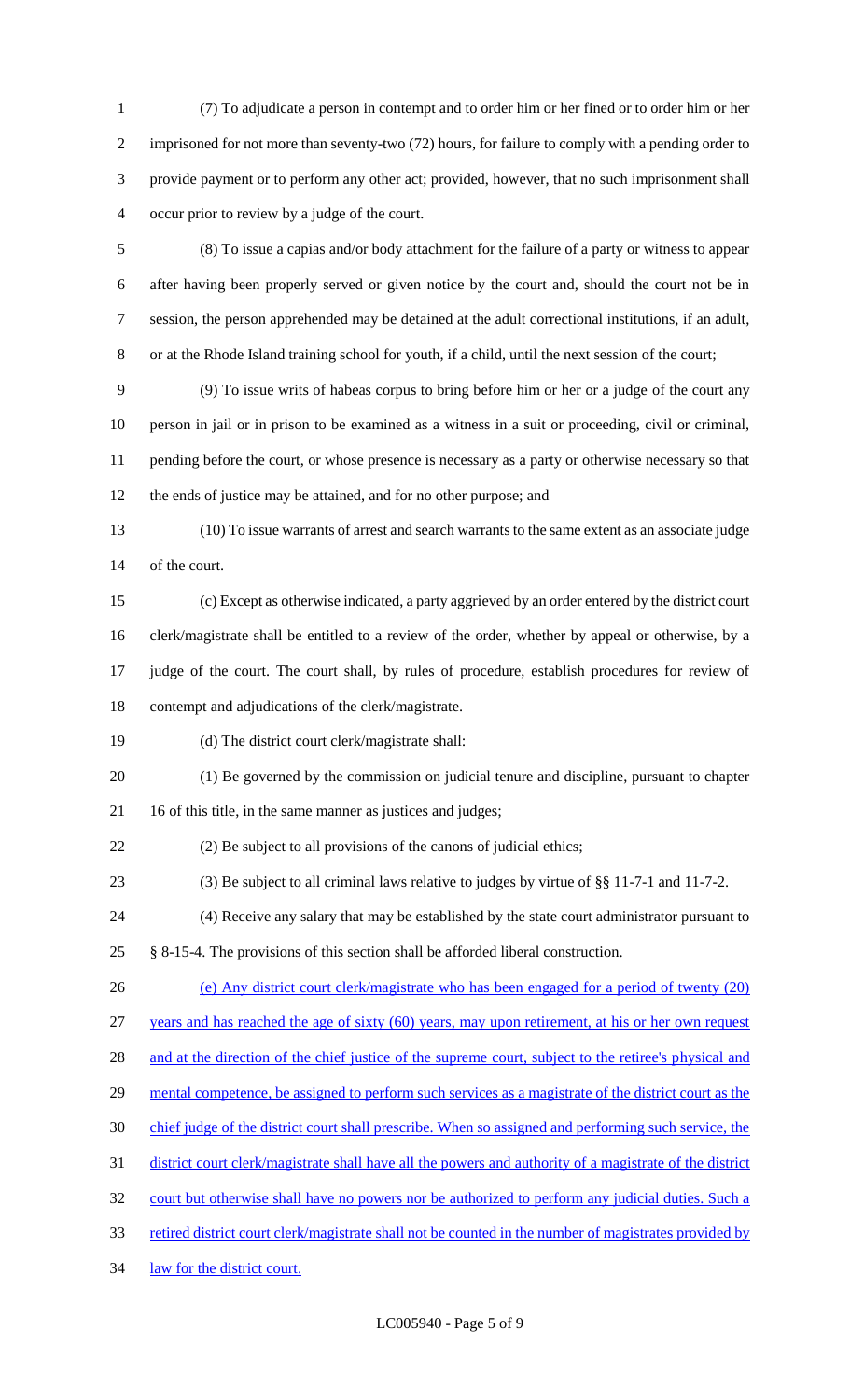SECTION 2. Section 36-10-36 of the General Laws in Chapter 36-10 entitled "Retirement

System - Contributions and Benefits" is hereby amended to read as follows:

### **36-10-36. Post-retirement employment.**

 (a) On and after July 7, 1994, no member who has retired under the provisions of titles 16, 36, or 45 may be employed or reemployed by any state agency or department unless any and all retirement benefits to which he or she may be entitled by virtue of the provisions of titles 16, 36, or 45 are suspended for the duration of any employment or reemployment. No additional service credits shall be granted for any post-retirement employment or reemployment and no deductions shall be taken from an individual's salary for retirement contribution. Notice of any such post- retirement employment or reemployment shall be sent monthly to the retirement board by the employing agency or department and by the retired member.

 (b) Any member who has retired under the provisions of titles 16, 36, or 45 may be employed or reemployed by any municipality within the state that has accepted the provisions of chapter 21 of title 45 and participates in the municipal employees' retirement system for a period of not more than seventy-five (75) working days or one hundred fifty (150) half days with half-day pay in any one calendar year without any forfeiture or reduction of any retirement benefits and allowances the member is receiving, or may receive, as a retired member. Pension payments shall be suspended whenever this period is exceeded. No additional contributions shall be taken, and no additional service credits shall be granted, for this service. Notice of this employment or reemployment shall be sent monthly to the retirement board by the employer and by the retired member.

 (c) Any member who has retired under the provisions of title 16, 36, or 45 may be employed or reemployed by any municipality within the state that has not accepted the provisions of chapter 21 of title 45 and that does not participate in the municipal employees' retirement system.

(d) Notwithstanding the provisions of this section:

 (1) Any retired member of the system shall be permitted to serve as an elected mayor, the town administrator, the city administrator, the town manager, the city manager, the chief administrative officer, or the chief executive officer of any city or town, city or town council member, school committee member, or unpaid member of any part-time state board or commission or member of any part-time municipal board or commission, and shall continue to be eligible for, and receive, the retirement allowance for service other than that as a mayor, administrator, council member, school committee member, or member of any state board or commission or member of any part-time municipal board or commission; provided, however, that no additional service credits shall be granted for any service under this subsection;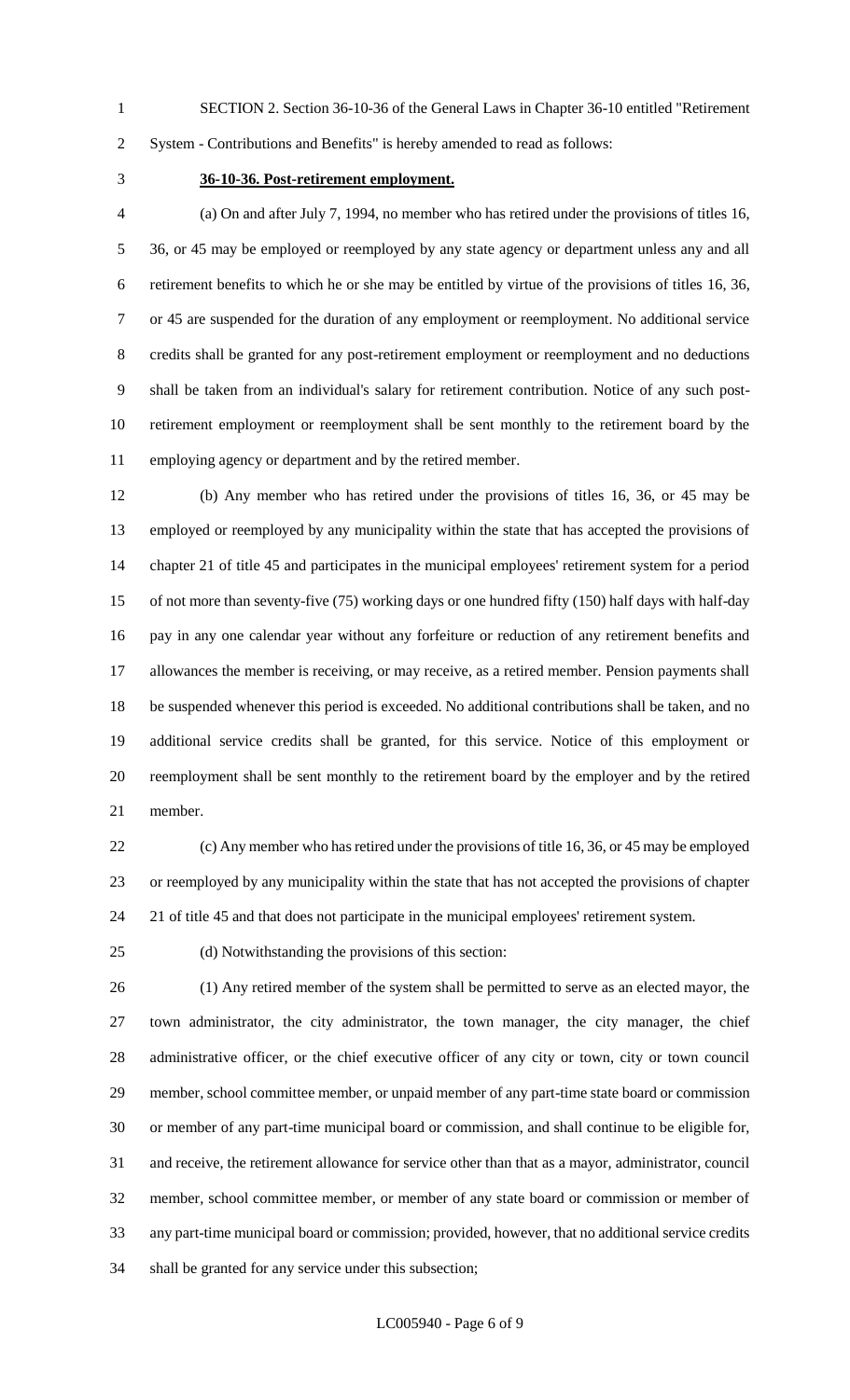(2) Any retired member, who retired from service at any state college, university, state school, or who retired from service as a teacher under the provisions of title 16, or who retired from service under title 36 or title 45, may be employed or reemployed, on a part-time basis, by any state college, university, or state school for the purpose of providing classroom instruction, academic advising of students, and/or coaching. Compensation shall be provided at a level not to exceed the salary provided to other faculty members employed under a collective bargaining agreement at the institution. In no event shall "part-time" mean gross pay of more than eighteen thousand dollars (\$18,000) in any one calendar year. Any retired member who provides such instruction or service shall do so without forfeiture or reduction of any retirement benefit or allowance; provided, however, that no additional service credits shall be granted for any service under this subsection;

 (3) Any retired member who retired from service as a teacher under the provisions of title 16, or as a state employee who, while an active state employee, was certified to teach driver education by the department of elementary and secondary education or by the board of governors for higher education, may be employed or reemployed, on a part-time basis, by the department of elementary and secondary education or by the board of governors of higher education for the purpose of providing classroom instruction in driver education courses in accordance with § 31- 10-19 and/or motorcycle driver education courses in accordance with § 31-10.1-1.1. In no event shall "part-time" mean gross pay of more than fifteen thousand dollars (\$15,000) in any one calendar year. Any retired teacher who provides that instruction shall do so without forfeiture or reduction of any retirement benefit or allowance the retired teacher is receiving as a retired teacher; provided, however, that no additional service credits shall be granted for any service under this subsection;

 (4) Any retired member who retired from service as a registered nurse may be employed or reemployed, on a per-diem basis, for the purpose of providing professional nursing care and/or services at a state-operated facility in Rhode Island, including employment as a faculty member of a nursing program at a state-operated college or university. In no event shall "part-time" mean gross pay of more than a period of seventy-five (75) working days or one hundred fifty (150) half days with half pay in any one calendar year. Any retired nurse who provides such care and/or services shall do so without forfeiture or reduction of any retirement benefit or allowance the retired nurse is receiving as a retired nurse; provided, however, that no additional service credits shall be granted for any service under this subsection. Pension payments shall be suspended whenever this period is exceeded. No additional contributions shall be taken and no additional service credits shall be granted for this service. Notice of this employment or reemployment shall be sent monthly to the retirement board by the employer and by the retired member;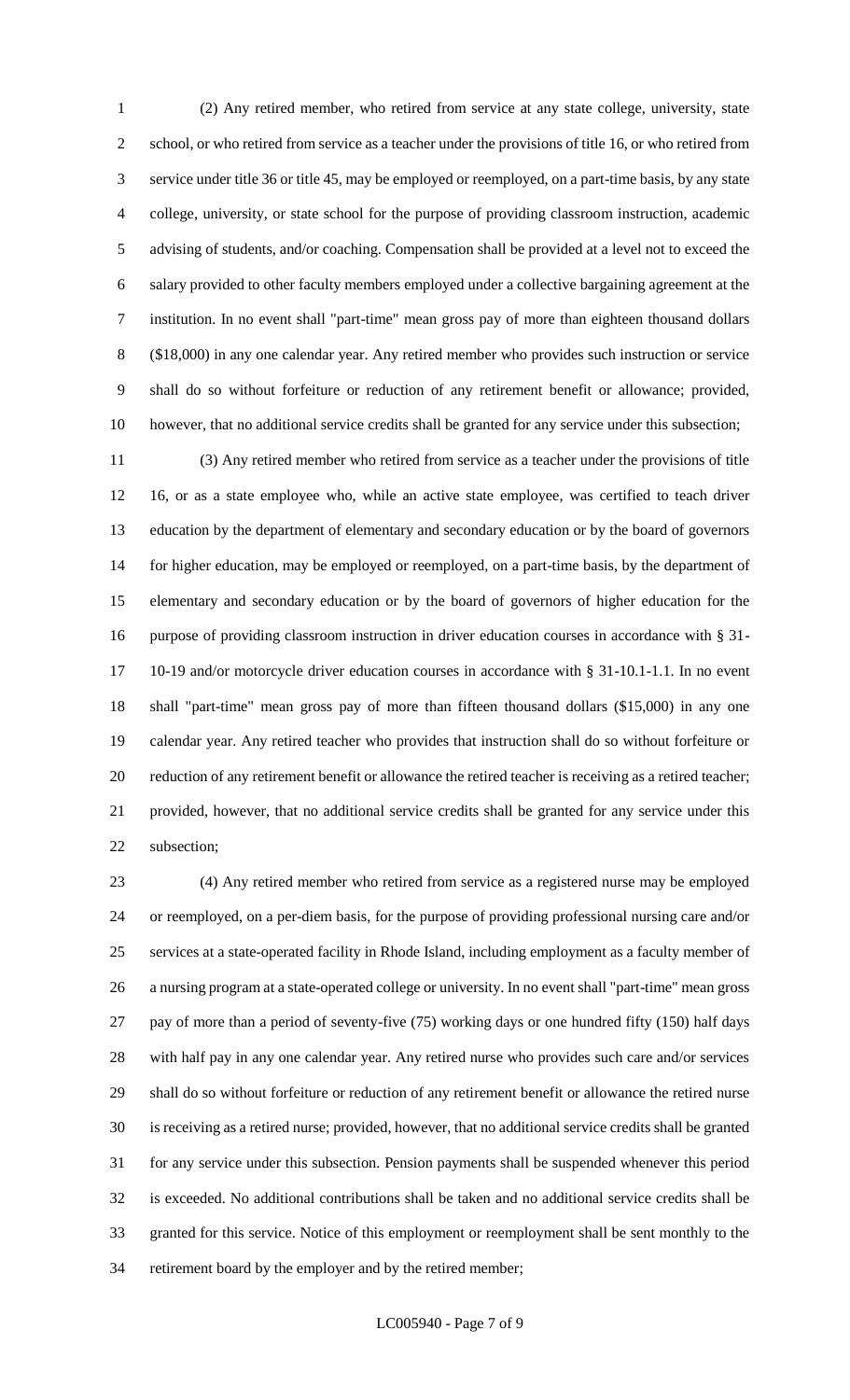(5) Any retired member who, at the time of passage of this section, serves as a general magistrate within the family court and thereafter retires from judicial service, may be employed or reemployed by the family court to perform such services as a general magistrate of the family court as the chief judge of the family court shall prescribe without any forfeiture or reduction of any retirement benefits and allowances that he or she is receiving or may receive. For any such services or assignments performed after retirement, the general magistrate shall receive no compensation whatsoever, either monetary or in kind. No additional contributions shall be taken and no additional 8 service credits shall be granted for this service; and

9 (6) Any retired district court clerk/magistrate or magistrate of the district court who shall 10 subsequently be assigned to perform service in accordance with §§ 8-8-8.1 or 8-8-16.2(e), may be 11 employed or reemployed by the district court to perform such services as a magistrate as the chief 12 judge of the district court shall prescribe without any forfeiture or reduction of any retirement 13 benefits and allowance that he or she is receiving or may receive. For any such services or 14 assignment performed after retirement, the district court clerk/magistrate or magistrate shall 15 receive, in addition to his or her retirement pension, the difference in pay and fringe benefits 16 between his or her retirement pension, and that of a sitting magistrate of the district court with 17 comparable state service time. No additional contributions shall be taken and no additional service 18 credits shall be granted for this service; and 19  $\left(\frac{6}{7}\right)$  Any retired member of the system shall be permitted to serve as a municipal

 employee without any forfeiture or reduction of any retirement benefits and allowances that he or she is receiving or may receive; provided, that said member shall be appointed by and serves at the pleasure of the highest elected chief executive officer, as defined in § 45-9-2, in any city or town subject to the provisions of chapter 9 of title 45 entitled "Budget Commissions" relating to the appointment of a fiscal overseer, budget commission, receiver, and/or financial advisor. Provided further, that no additional service credits shall be granted for any service under this subsection.

26 SECTION 3. This act shall take effect upon passage.

#### ======== LC005940 ========